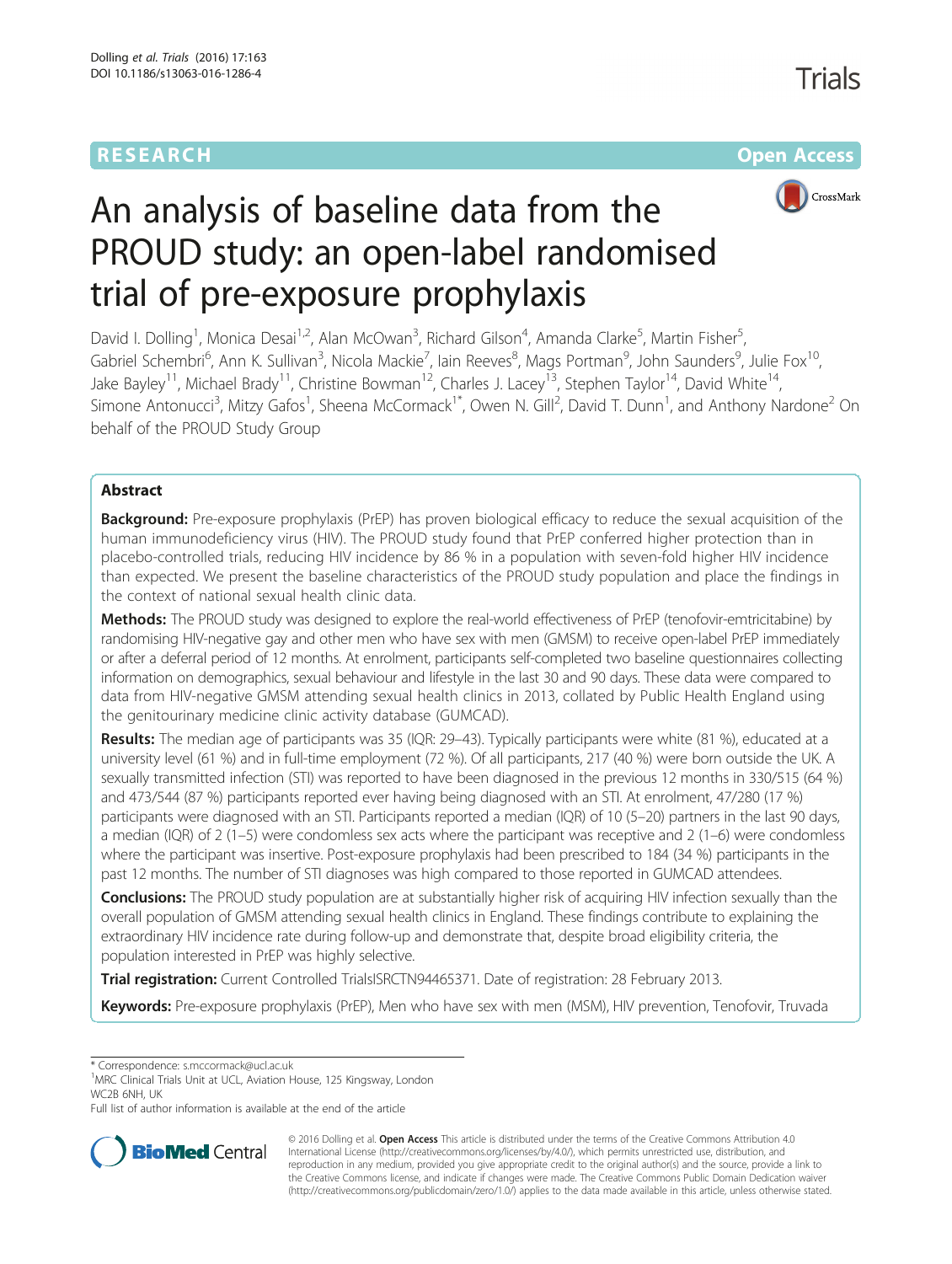# <span id="page-1-0"></span>Background

Pre-exposure prophylaxis (PrEP) has proven biological efficacy to reduce the sexual acquisition of human immunodeficiency virus (HIV). In 2012 the US Food and Drugs Administration approved the use of daily Truvada (tenofovir and emtricitabine) as PrEP [\[1](#page-9-0)] based on several placebo-controlled randomised trials [\[2](#page-9-0)–[4\]](#page-9-0).

In England, gay and other men who have sex with men (GMSM) are the population most likely to acquire HIV sexually, according to surveillance data routinely collected from sexual health clinics. Using the CD4 back calculation estimate of HIV incidence, 2470 men who have sex with men (MSM) were estimated to have acquired their HIV infection in the UK in 2013. This number has increased steadily from 2004 and now accounts for 51 % of all new HIV infections [\[5](#page-9-0)].

In addition to its biological benefits, the clinical delivery of PrEP currently requires contact with clinical services to enable regular testing for HIV and sexually transmitted infections (STIs), as well as access to behavioural interventions. Modelling suggests that introducing PrEP would have a large impact on the UK epidemic [\[6](#page-9-0)], in the context of provision to an appropriate population [[7](#page-9-0)].

In England, sexual health for GMSM at risk of HIV is primarily provided by a network of over 200 open-access free clinics with 92,037 HIV-negative GMSM attending in 2013. To roll out PrEP in this setting, evidence of effectiveness that takes account of any change in risk behaviour is required [[8\]](#page-9-0). This could only be captured in an open-label trial without a placebo control, ideally within a schedule and in a setting where PrEP could be delivered realistically (in terms of capacity and resources) [[9\]](#page-9-0). Factors that could limit the population effectiveness of PrEP include changes in sexual behaviour [\[10\]](#page-9-0) and the emergence of drug resistance [\[11\]](#page-9-0). In a nationally funded health service, it is also essential to consider the potential impact of funding diversion on other prevention activities and delivery of clinical services [[12](#page-9-0), [13\]](#page-9-0).

The PROUD study demonstrated that the inclusion of PrEP gave a relative reduction of 86 % in the incidence of HIV, with no infections among participants taking PrEP, and refuted concerns that real-world effectiveness would be compromised [\[14\]](#page-9-0). HIV incidence in the study population was shown to be approximately seven times higher than the estimate for GMSM attending sexual health clinics in 2012. Here we present the baseline characteristics of the PROUD study population and place the findings in the context of national data returned from the sexual health clinics.

#### **Methods**

The PROUD trial was designed to explore the real-world effectiveness of PrEP in which eligible HIV-negative GMSM received open-label tenofovir-emtricitabine (TDF-FTC) either immediately, in a risk reduction package, or after a deferral period of 12 months follow-up. The intention was of implementing this in sexual health clinics and with study procedures as close as possible to routine care in this setting. This paper reports the characteristics of participants recruited during a pilot phase, which aimed to establish the feasibility of a complete trial. However, the unexpectedly large number of HIV infections during the deferral period led to a recommendation from the Trial Steering Committee in October 2014 that all participants be offered PrEP. The findings on the effectiveness of PrEP were published and a larger trial is no longer required [[14\]](#page-9-0). Trial procedures during the study are described in detail elsewhere [\[14\]](#page-9-0).

The anticipated target for an adequately powered trial was 5000 (2500 per arm). This was based on an estimated incidence of 3/100 person-years during the first year in participants who were waiting to access Truvada and a 50 % reduction in incidence in those offered Truvada. An arbitrary 10 % target of 500 for the pilot phase was a pragmatic choice to guide as to whether 5000 participants could be enrolled over 2 years, according to the eligibility criteria in Table 1.

Potentially eligible GMSM were identified during routine attendances at 13 sexual health clinics in England, 8 in London and 5 outside (Birmingham, Brighton, Manchester, Sheffield and York). Participants with

|  |  |  |  | Table 1 Eligibility requirements |
|--|--|--|--|----------------------------------|
|--|--|--|--|----------------------------------|

| <b>Table I</b> Lilylother regulierients                                                                                                                                                                                                                                                                                                                                                                                                                                                                                                                                                                                               |                                                                                                                                                                                                                                                                                                                 |
|---------------------------------------------------------------------------------------------------------------------------------------------------------------------------------------------------------------------------------------------------------------------------------------------------------------------------------------------------------------------------------------------------------------------------------------------------------------------------------------------------------------------------------------------------------------------------------------------------------------------------------------|-----------------------------------------------------------------------------------------------------------------------------------------------------------------------------------------------------------------------------------------------------------------------------------------------------------------|
| Inclusion criteria                                                                                                                                                                                                                                                                                                                                                                                                                                                                                                                                                                                                                    | Exclusion criteria                                                                                                                                                                                                                                                                                              |
| 1. Born to male gender, age 18 years or older<br>2. Previously attended the enrolling clinic on at least one occasion<br>3. Completed a screen for HIV and STIs<br>4. HIV-negative by a routinely used assay within<br>4 weeks prior to or on the day of randomisation<br>5. Reported unprotected anal intercourse (UAI) on more than<br>one occasion within the 90 days prior to randomisation<br>6. Likely, in the opinion of the volunteer, to have UAI in the next 90 days<br>7. Willing and able to comply with the visit schedule throughout the<br>follow-up period<br>8. Willing and able to provide written informed consent | 1. An acute viral illness that could be due to HIV seroconversion<br>2. Any contraindications to Truvada according to the current<br>package insert<br>3. Treatment for hepatitis B infection indicated or ongoing<br>4. Unlikely, in the opinion of the clinician, to comply with the<br>randomised allocation |

HIV human immunodeficiency virus, STI sexually transmitted infection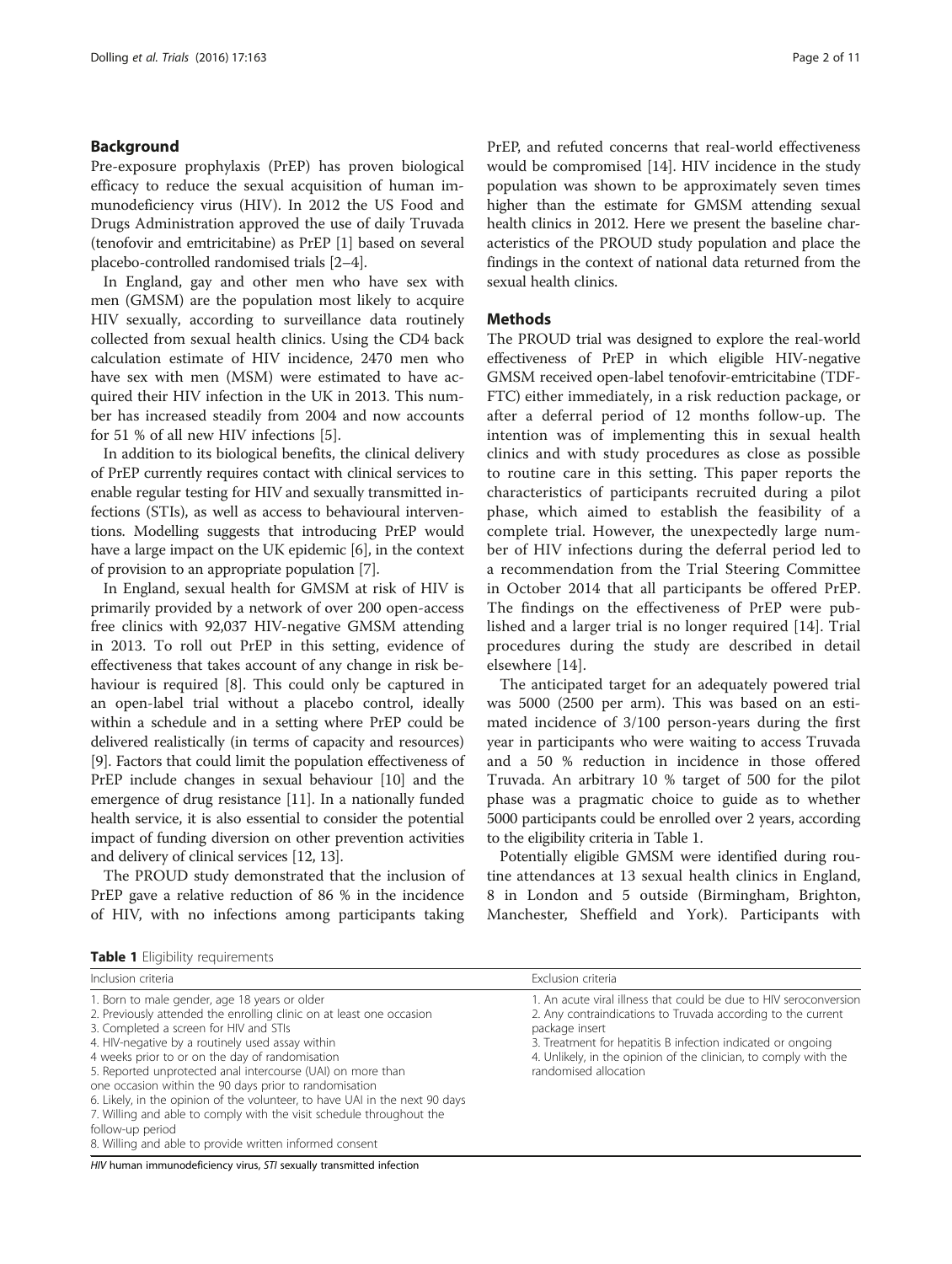regular sexual partners (in the opinion of the potential volunteer) who also met eligibility requirements were encouraged to enrol at the same time and both partners were randomly allocated to the same trial arm, minimising the possibility of PrEP being shared. Posters and electronic screens in participating sexual health clinics, as well as advertisements on social media, helped to promote the study. Business cards and leaflets advertising the study were also handed out by community organisations during outreach activities, including efforts to raise awareness of PrEP amongst GMSM. There was no financial payment for participants joining the study, nor were travel costs or other expenses paid for.

A screening visit was not required as the eligibility data on HIV are collected routinely. The Participant Information Sheet was shared with volunteers prior to enrolment. The research team at the clinic determined eligibility through a structured discussion with the volunteer and written informed consent was collected prior to enrolment. Eligible participants were randomised using a web-based tool incorporated within the database at each clinic. At the enrolment visit participants were asked to self-complete, in private, two paper baseline questionnaires (Additional files [1](#page-8-0) and [2\)](#page-8-0) on separate booklets collecting information on: demographics, sexual behaviour and lifestyle in the last 30 and 90 days; perception of HIV risk at the last condomless sex act; risk management strategies; past history of STIs; drug and alcohol use; depression severity captured by the Patient Health Questionnaire-9 (PHQ-9) [\[15](#page-9-0)]; motivation for taking part in the study; and perceptions regarding adherence to taking a daily pill. The questionnaires were derived from other studies in MSM populations and were being tested as part of the pilot phase. Questionnaires took less than 30 minutes to complete and were placed in a sealable envelope and sent to the Medical Research Council Clinical Trials Unit (MRC CTU) at University College London (UCL) for data entry without clinic staff seeing the responses.

A screen for STIs was performed, if indicated, according to routine clinical practice. A sample for antibody/antigen HIV testing was collected on the day of enrolment (Table [1](#page-1-0)).

In NHS sexual health clinics, basic demographic, diagnostic and service data are also returned for each attendance and collated by Public Health England, using the genitourinary medicine clinic activity database version 2 (GUMCADv2). GUMCADv2 is a pseudo-anonymised patient-level electronic dataset collecting information on diagnoses made and services provided by genitourinary medicine (GUM) clinics (level 3) and other commissioned level 2 (non-GUM) sexual health services [\[16](#page-9-0)]. For this analysis, data were extracted from GUMCADv2 on GMSM who were HIV-negative or of unknown status from all clinics in England between January 2013 and December 2013. Data were extracted on key demographics including age, ethnicity and place of birth, STI diagnoses by number of GMSM, as opposed to by GMSM attendances, (pharyngeal, urethral and rectal chlamydia and gonorrhoea, primary secondary and early latent syphilis, hepatitis B and C infections, lymphogranuloma venereum (LGV)), HIV tests (number of HIV tests and average number per GMSM), and episodes of postexposure HIV prophylaxis (PEP) among GMSM.

The data were analysed using Stata 13.1 [[17](#page-9-0)]. Comparisons of categorical data were conducted using a  $\chi^2$  test or a two-tailed Fisher exact test where numbers were less than five in any group. Participants recruited within London were compared to those recruited outside of London to determine differences in baseline demographics, sexual behaviour and lifestyle. Continuous variables were compared using a Mann-Whitney U test. Multiple component analysis (MCA) was used to determine whether responses to questions where participants could select multiple answers decomposed into distinct groups [[18](#page-9-0)].

The PROUD study protocol was approved by London Bridge Research Ethics Committee, the Medicines and Healthcare products Regulatory Agency and each participating hospital trust (Chelsea and Westminster Healthcare NHS Foundation Trust, London, UK; Brighton and Sussex University Hospitals NHS Trust, Brighton, UK; Homerton University Hospital NHS Foundation Trust, London, UK; Central Manchester University Hospitals NHS Foundation Trust, Manchester, UK; Imperial College Healthcare NHS Foundation Trust, London, UK; Sheffield Teaching Hospitals NHS Foundation Trust, Sheffield, UK; York Teaching Hospital and Hull York Medical School, York, UK; Barts Health NHS Trust, London, UK; King's College Hospital NHS Foundation Trust, London, UK; Guy's and St Thomas' NHS Foundation Trust, London, UK; and Heart of England NHS Foundation Trust, Birmingham, UK).

# Results

# Recruitment

The PROUD pilot study enrolled the first participant on 27 November 2012. The pilot study was initially expected to fully recruit within 6 months, but this target was modified in April 2013 due to slow recruitment, attributed to lack of study resources delaying clinic activation, and low awareness of PrEP in the community [\[19](#page-9-0)]. The modified target was that full recruitment would be reached in April 2014. The two cumulative targets and actual recruitment are shown in Fig. [1.](#page-3-0) Recruitment was stopped at the end of April 2014 after 544 participants were enrolled. Two participants enrolled twice to access PrEP and were analysed in their original trial arm, the deferred group (Fig. [2\)](#page-3-0). In total, 19 participants enrolled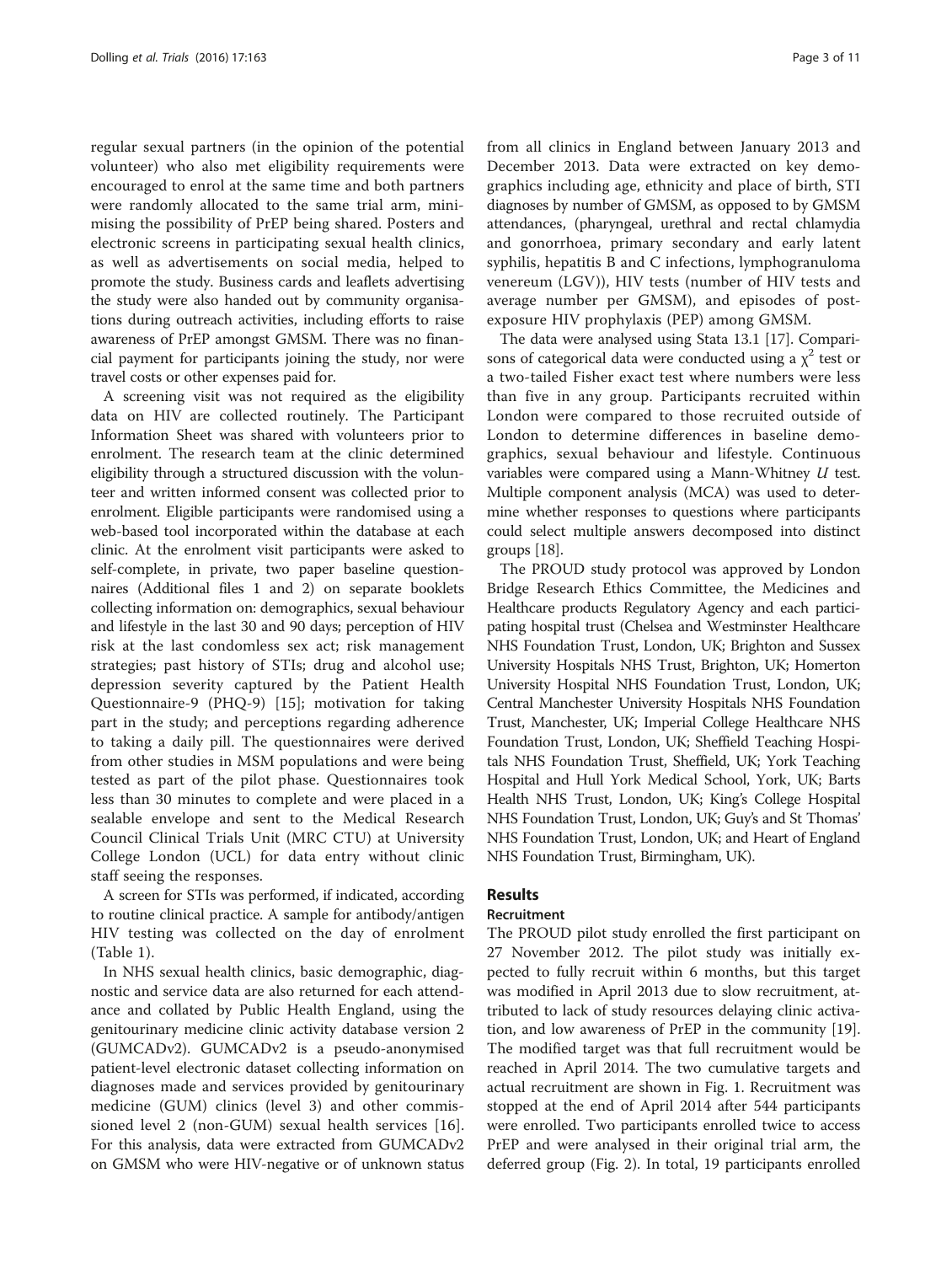<span id="page-3-0"></span>

with their partner in the trial and were randomised to the same trial arm.

## Baseline demographics

Data from the self-completed questionnaire were available for 540/544 participants (99 %); missing questionnaires were either lost  $(n = 3)$  or not completed by participants  $(n = 1)$ .

Baseline demographic data are shown in Table [2.](#page-4-0) The median age of participants was 35 (interquartile range (IQR): 29–43) with an age range of 18–75, and the majority of participants were of white ethnicity (81 %). Participants who described themselves as of an 'Other' ethnicity defined themselves as Chinese  $(n = 11)$ , Latin American ( $n = 10$ ), Arabic ( $n = 5$ ), Asian ( $n = 5$ ) or mixed race or other  $(n = 5)$ .

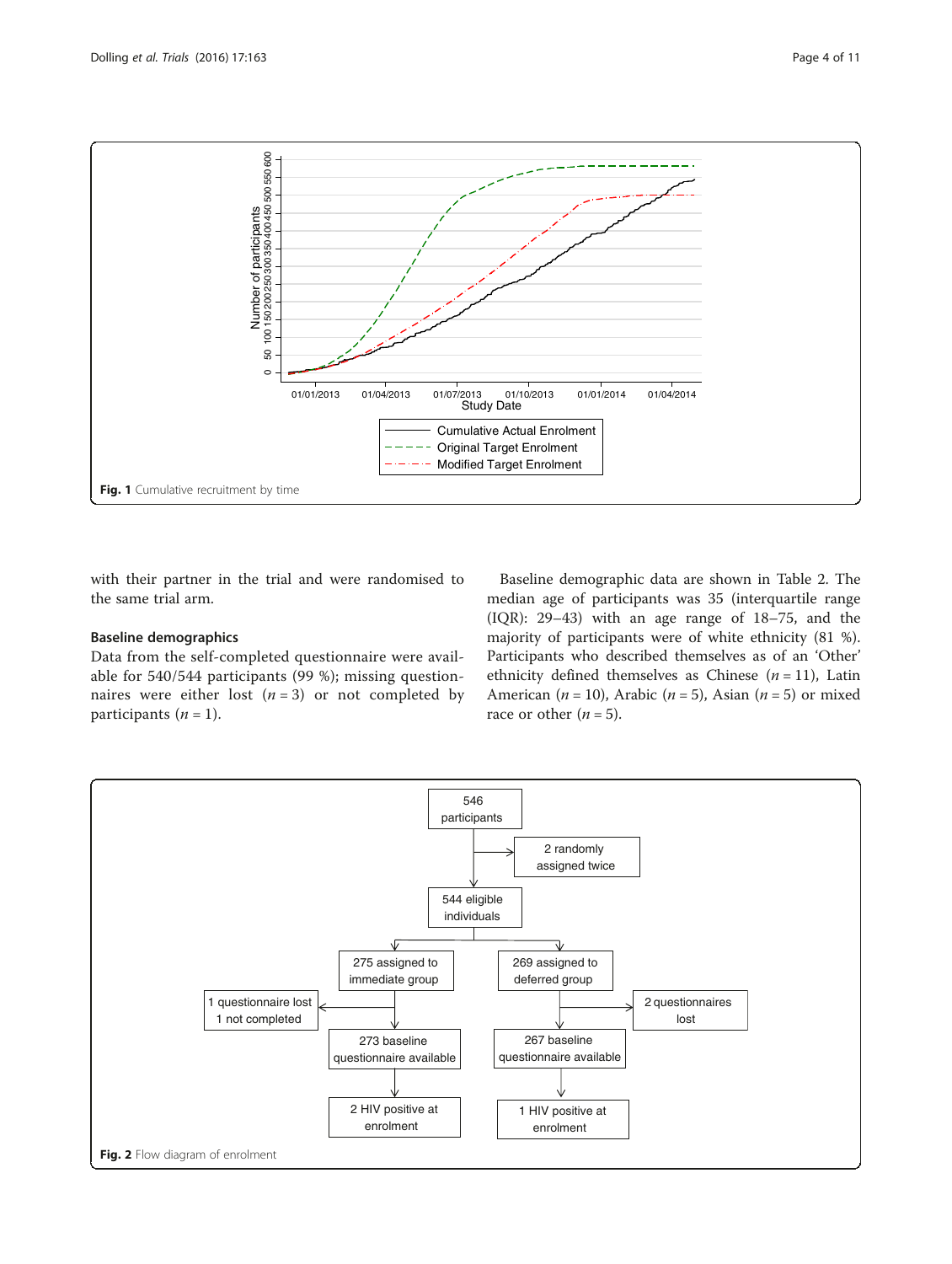<span id="page-4-0"></span>

|  |  |  | Table 2 Baseline demographic data |  |
|--|--|--|-----------------------------------|--|
|--|--|--|-----------------------------------|--|

|                                                             | Number         | %  |
|-------------------------------------------------------------|----------------|----|
| Age                                                         |                |    |
| $18 - 25$                                                   | 54             | 10 |
| $25 - 35$                                                   | 210            | 39 |
| $35 - 45$                                                   | 178            | 33 |
| >45                                                         | 98             | 18 |
| Ethnicity                                                   |                |    |
| White/Irish                                                 | 439            | 81 |
| Indian/Pakistani/Bangladeshi                                | 18             | 4  |
| Black Caribbean/Black-African/Other                         | 21             | 4  |
| Mixed ethnic group                                          | 24             | 4  |
| Other                                                       | 36             | 7  |
| Missing                                                     | $\overline{2}$ | 0  |
| Born in UK                                                  |                |    |
| No <sup>a</sup>                                             | 217            | 40 |
| Yes                                                         | 322            | 60 |
| Missing                                                     | 1              | 0  |
| Sexuality                                                   |                |    |
| Gay/homosexual                                              | 514            | 95 |
| Bisexual                                                    | 16             | 3  |
| Straight/heterosexual                                       | 6              | 1  |
| Missing                                                     | $\overline{4}$ | 1  |
| Maximum education                                           |                |    |
| No qualifications                                           | 14             | 3  |
| O-levels/GCSEs/Equivalent                                   | 60             | 11 |
| A-levels/Equivalent                                         | 87             | 16 |
| University degree or above                                  | 327            | 61 |
| Still in full-time education                                | 19             | 4  |
| Vocational training/Other qualifications                    | 32             | 6  |
| Missing                                                     | 1              | 0  |
| Circumcised                                                 |                |    |
| No                                                          | 380            | 70 |
| Yes                                                         | 156            | 29 |
| Missing                                                     | $\overline{4}$ | 1  |
| PHQ-9 depression severity                                   |                |    |
| Minimal                                                     | 381            | 71 |
| Mild                                                        | 88             | 16 |
| Moderate                                                    | 27             | 5  |
| Moderately severe                                           | 16             | 3  |
| Severe                                                      | 6              | 1  |
| Missing                                                     | 22             | 4  |
| Current relationship status                                 |                |    |
| Yes, I live with my partner                                 | 160            | 30 |
| Yes, I am in a relationship but do not live with my partner | 86             | 16 |
| No, I'm not in an ongoing relationship                      | 293            | 54 |
| Missing                                                     | 1              | 0  |

<sup>a</sup>37% Europe, 13 % Africa, 12 % Central/South America, 12 % Asia, 12 % North America, 10 % Australasia and 4 % missing

Typically participants were highly educated, 61 % were educated at a university degree level or above. Participants were predominantly employed either full-time (72 %) or part-time (10 %). Of all participants, 217 (40 %) were born outside the UK. In total, 156 (29 %) participants were circumcised and circumcision was significantly higher in participants born outside the UK ( $n = 84$ ; 39 % versus  $n = 72$ ; 23 %;  $p \leq 0.001$ ). The majority of participants described their sexuality as gay/homosexual ( $n = 514$ ; 95 %), 16 (3 %) as bisexual and 6 (1 %) as straight/heterosexual. Only one participant defined themselves as transgender. A prevalence rate for moderate to high severity of depressive symptoms of 9.5 % was identified, lower than those observed in HIV-1-positive MSM in the Antiretrovirals, Sexual Transmission Risk and Attitudes (ASTRA) study (27.0 %) [\[20](#page-9-0)]. The prevalence of a major depressive disorder was 5.0 %, higher than the 2.5 % observed in a general European male population [[21](#page-9-0)]. Almost half (46 %) of the participants described themselves as being in an ongoing relationship and 160 (30 %) were currently living with their partner.

#### Sexually transmitted infections

STI data from the clinic interview (self-reported lifetime diagnoses), self-completed questionnaire (self-reported diagnoses in the last 12 months) and baseline STI test are shown in Table [3.](#page-5-0) Self-reported data on STI history were available for 515/544 (94 %) participants but the exact denominators differed by STI. A diagnosis of any STI in a participant's lifetime was reported in 473/544 (87 %) participants. This was frequently urethral gonorrhoea (*n* = 216; 40 %), oral gonorrhoea (*n* = 175; 32 %), rectal gonorrhoea ( $n = 174$ ; 33 %), urethral chlamydia  $(n = 173; 32 \%)$  and genital warts  $(n = 168; 31 \%)$ . Participants reported being screened for STIs a median (IQR) of 3 (2–4) times in the previous 12 months. One or more STI diagnoses in the previous 12 months was reported in 330/515 (64 %) participants, in particular: rectal gonorrhoea (*n* = 126; 26 %), oral gonorrhoea (*n* = 121; 25 %), urethral gonorrhoea  $(n = 112; 24 \%)$  and rectal chlamydia ( $n = 99$ ; 21 %). At enrolment 47/280 (17 %) participants screened, based on clinical indication, were diagnosed with an STI. These were mostly oral gonorrhoea (*n* = 13), syphilis (*n* = 13), rectal gonorrhoea (*n* = 12) and rectal chlamydia ( $n = 10$ ) diagnoses. In addition, three participants were found to be HIV-1-positive despite having an HIV-negative test in the 4 weeks prior to randomisation. These participants are included in these analyses of baseline data.

# Reported sexual risk management strategies and risk perception

Participants had attended a clinic a median (IQR) of 3 (2–4) times in the past 12 months for an HIV test. A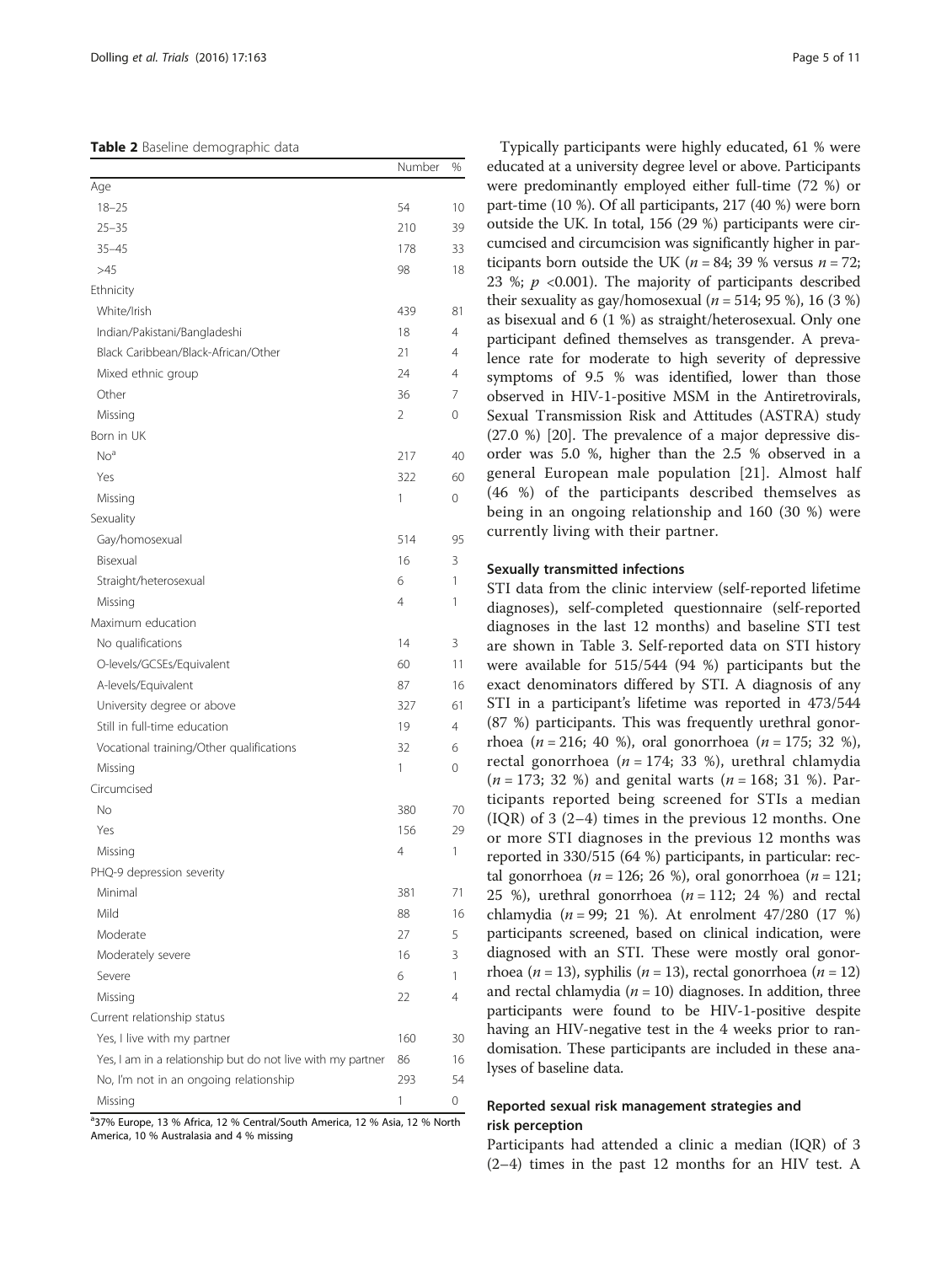<span id="page-5-0"></span>Table 3 Self-reported history of, and diagnosed sexually transmitted infections at enrolment

|                                | Self-reported diagnoses (lifetime) <sup>a</sup> |                | Self-reported diagnoses (last 12 months) <sup>b</sup> |    | Diagnosed at enrolment |          |
|--------------------------------|-------------------------------------------------|----------------|-------------------------------------------------------|----|------------------------|----------|
|                                | Ν                                               | $\%$           | N                                                     | %  | N                      | %        |
| Rectal gonorrhoea              | 174/532                                         | 33             | 126/478                                               | 26 | 12/251                 | 5        |
| Urethral gonorrhoea            | 216/538                                         | 40             | 112/480                                               | 24 | 2/256                  |          |
| Oral gonorrhoea                | 175/539                                         | 32             | 121/483                                               | 25 | 13/255                 | 5        |
| Rectal chlamydia               | 160/533                                         | 30             | 99/470                                                | 21 | 10/248                 | 4        |
| Urethral chlamydia             | 173/538                                         | 32             | 80/478                                                | 17 | 3/255                  |          |
| Oral chlamydia                 | 63/523                                          | 12             | 60/471                                                | 13 | 3/244                  |          |
| Lymphogranuloma venereum (LGV) | 15/127                                          | 12             | 10/458                                                | 2  | 0/7                    |          |
| Syphilis                       | 110/537                                         | 20             | 49/473                                                | 10 | 13/237                 |          |
| Hepatitis C                    | 9/451                                           | $\mathfrak{D}$ | 3/464                                                 |    | 0/132                  | $\Omega$ |
| Genital warts                  | 168                                             |                | 45/472                                                | 10 | 6                      |          |
| Genital herpes                 | 73                                              |                | 25/464                                                | 5  | 10                     |          |

Notes

<sup>a</sup>the data for lifetime diagnoses were collected by staff during the enrolment interview and accounted for conditions that were never tested for

bthe data for diagnoses in the last 12 months were reported by participants on the questionnaire who were invited to indicate 'yes' or 'no' for each infection. In the event that no answer was returned, they were not included in the denominator for that infection

course of PEP had been prescribed to 184 (34 %) participants in the past 12 months with 71 (13 %) having more than one course.

Overall 50 % of participants reported more than one strategy for managing their risk of contracting HIV. The following strategies were reported: using condoms for anal sex  $(n = 209; 39 \%)$ ; choosing partners based on their negative HIV status ( $n = 199$ ; 37 %); strategic positioning (being 'on top' if they are unsure of partner's HIV status) ( $n = 157$ ; 29 %); asking partners to use a condom for anal sex  $(n = 134; 25%)$ ; seeking partners who are known to be on HIV treatment ( $n = 134$ ; 25 %). Only 75 (14 %) participants reported that they did not think about risk reduction strategies. MCA highlighted two clear groups: 113 participants who exclusively reported condom use (self or partner) and 206 who reported serosorting or strategic positioning strategies. The other 131 participants used a combination of these strategies.

Participants were asked to self-categorise, into one of five groups, their perceived risk of contracting HIV if they have anal sex without using a condom: 8 (2 %) described themselves as at no risk; 146 (27 %) at little risk; 258 (49 %) as somewhat at risk; 85 (16 %) as at high risk; and 34 (6 %) at very high risk. Participants who considered themselves somewhat at risk or higher ( $n = 377$ ) were more likely to have been diagnosed with syphilis, hepatitis C, rectal gonorrhoea or rectal chlamydia in the past 12 months  $(n = 151; 40 \%)$  than those who considered themselves at little risk or lower (*n* = 46; 28 %; *p* = 0.009).

#### Sexual risk behaviour

In the last 90 days, participants reported a median (IQR) of 10 (5–20) partners with a range of 1 to  $>100$ . Of these, a median  $(IQR)$  of 2  $(1-5)$  were condomless partners where the participant was receptive (bottom), and a median (IQR) of  $2(1-6)$  were condomless partners where the participant was insertive (top). A median (IQR) of 7 (2–15) partners were new (partners a participant had not had sex with before). In the last 90 days, 55 (10 %) participants had 40 or more partners and 59 (11 %) participants had more than 10 condomless partners where the participant was receptive and 77 (14 %) had more than 10 condomless partners where the participant was insertive.

Participants reported a variety of reasons for not using a condom at their last condomless anal sex act: it is more enjoyable without a condom  $(n = 349; 65 \%)$ ; I don't like using condoms ( $n = 268$ ; 50 %); he doesn't like using condoms  $(n = 178; 33 \%)$ ; condoms weren't discussed  $(n = 140; 26 \%)$ ; I was under the influence of drugs ( $n = 128$ ; 24 %) or alcohol ( $n = 113$ ; 21 %); I didn't consider myself at risk of HIV  $(n = 115; 21 \%)$ ; and we don't use condoms with each other but do with other partners ( $n = 86$ ; 16 %). MCA did not decompose responses to reasons for non-condom use into clear groups. At the last condomless anal sex act 239 (45 %) participants thought their partner was HIV-negative; 146 (28 %) thought their partner was HIV-positive and on treatment; 118 (22 %) did not know the HIV status of their partner; and 28 (5 %) thought he was HIV-positive and either not on treatment or did not know.

Among the 467 participants who reported sexual behaviour in both the last 30 days and the last 90 days at enrolment, participants typically reported more partners per 30 days in the last 30 days (median = 5;  $IQR = 2-10$ ) compared to the last 90 days (median = 3;  $IQR = 2-7$ ;  $p$  <0.001). This pattern was also consistent for the number of condomless partners where the participant was receptive (median  $(IQR) = 1$   $(0-3)$  versus 1  $(0-1)$ ;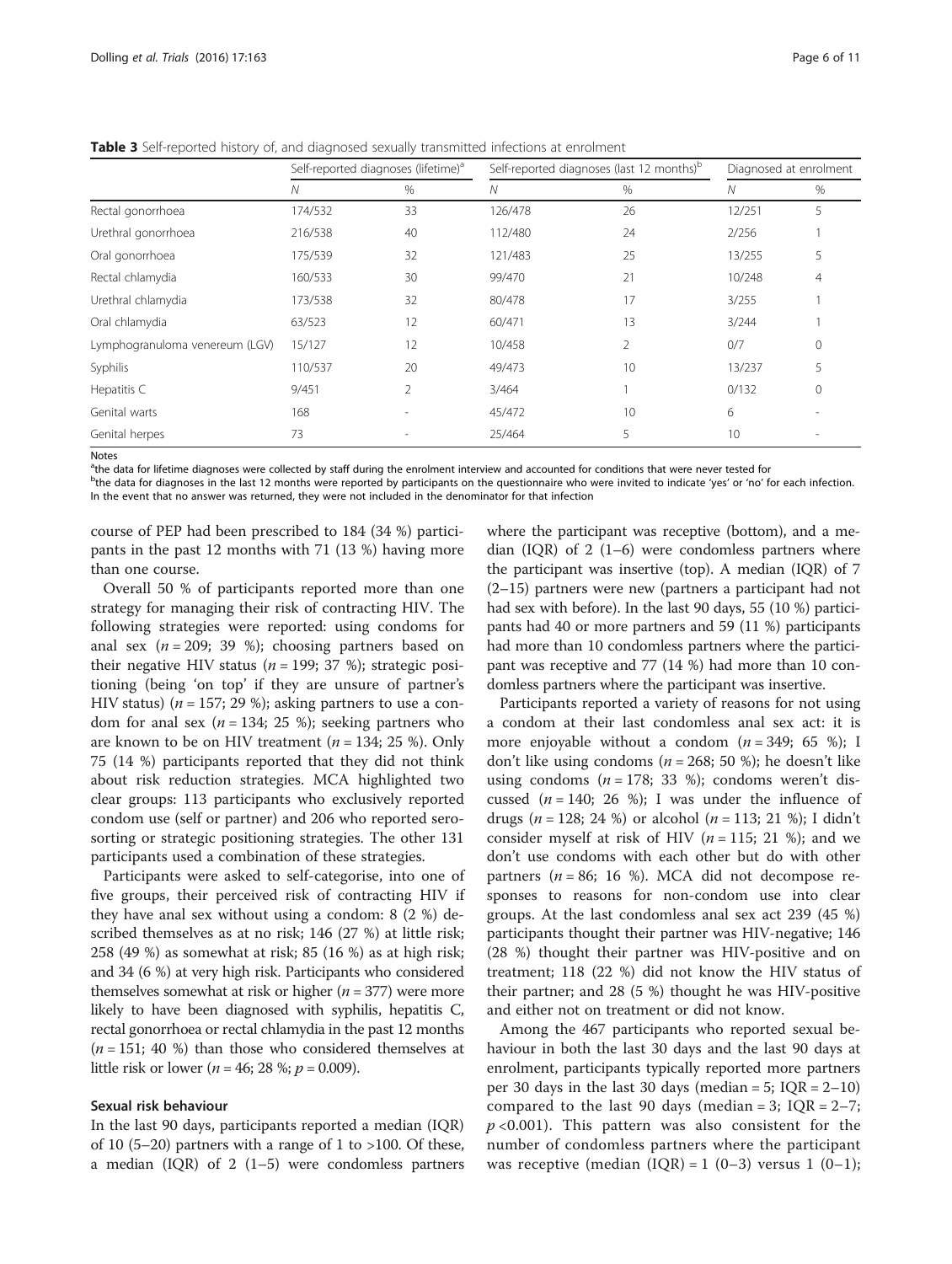$p$  <0.001) and insertive (median (IQR) = 1 (1–3) versus  $1(0-2)$ ;  $p < 0.001$ ).

Participants in the PROUD pilot study reported their recreational drug use in the past 3 months: 394 (73 %) had used recreational drugs during this period. Poppers and Viagra were frequently used ( $n = 262$ ; 49 % and  $n =$ 223; 41 % respectively). Other drugs used included: mephedrone ( $n = 197$ ; 36 %), GHB/GBL (gamma-hydroxybutrate or gamma-butyrolactone) ( $n = 169$ ; 31 %), cocaine ( $n = 139$ ; 26 %), cannabis ( $n = 128$ ; 24 %), crystal methamphetamine ( $n = 98$ ; 18 %), ecstasy ( $n = 90$ ; 17 %), ketamine ( $n = 89$ ; 16 %) or some other drug ( $n = 92$ ; 17 %). Drugs commonly associated with drug use in a sexual context (ChemSex: mephedrone, GHB/GBL or crystal methamphetamine) were used by 231/525 (44 %) participants in the past 3 months.

#### London centres compared to out-of-London centres

Participants enrolled in the eight London-based clinics  $(n = 375; 69 \%)$  were compared to participants enrolled in the five out-of-London clinics  $(n = 165; 31 \%)$  to evaluate differences in baseline demographics, STIs and sexual risk behaviour. Participants in London were less likely to be white (75 versus 86 %;  $p = 0.003$ ) and more likely to be Black-African, Black-Caribbean or mixed race (10 versus 4 %;  $p = 0.023$ ). Participants in London were similar in age (median = 36 versus 35 years;  $p = 0.37$ ) to out-of-London participants. London participants were more likely to be born outside the UK (50 versus 18 %;  $p$  <0.001) and more likely to be university educated (69 % versus 42 %;  $p < 0.001$ ). London participants had more HIV and STI tests in the last 12 months (mean of 3.5 versus 2.9;  $p < 0.001$  and mean of 3.1 versus 2.7;  $p =$ 0.006 respectively) and more courses of PEP in the past 12 months (mean of 0.64 versus 0.41;  $p = 0.022$ ). London participants reported more diagnoses of STIs in the last 12 months than out-of-London participants ( $n = 243, 67$  %) versus  $n = 88$ , 56 %;  $p = 0.018$ ) and had significantly more lifetime STI diagnoses ( $n = 342, 91$  % versus  $n = 131; 80$  %;  $p = 0.001$ ). Finally, London participants also reported a higher total number of partners in the last 90 days (mean = 17.3 versus 13.3; median = 10 versus 10; IQR = 5–20 versus 4–18;  $p = 0.023$  and significantly more condomless partners where the participant was insertive (mean of 5.1 versus 3.7; median = 2 versus 1;  $IQR =$ 1–6 versus 1–5;  $p = 0.029$ ). However, there was no significant difference between London and out-of-London participants in the number of condomless partners where the participant was receptive (mean of 4.1 versus 3.7; median = 2 versus 2;  $IQR = 1-4$  versus  $1-4$ ;  $p =$ 0.54) or the number of new partners (mean of 11.9 versus 9.3; median = 7 versus 6;  $IQR = 2-15$  versus 1-11;  $p = 0.15$ ). London participants were more likely to have

used recreational drugs in the past 3 months ( $n = 287$ , 79 % versus  $n = 107, 66$  %;  $p = 0.003$ ).

# GUMCAD clinic comparison

PROUD participant data were compared to data from 92,307 HIV-negative GMSM who attended a GUMCAD clinic in 2013, of which 40,493 HIV-negative GMSM were seen at participating PROUD clinics [\[22\]](#page-9-0). There were significant differences in age between PROUD participants and GUMCAD attendees, with more participants in PROUD aged 34-44 (33 % versus 22 %;  $p < 0.001$ ) and fewer aged 20–24 (9 % versus 19 %;  $p < 0.001$ ). The ethnicity of PROUD participants appeared similar to GUMCAD attendees (81 % versus 80 % white ethnicity). PROUD participants were more likely to be born outside the UK compared to GUMCAD attendees (40 % versus 28 %;  $p \le 0.001$ ), but were similar to GUMCAD attendees at PROUD clinics (40 % versus 43 %;  $p = 0.22$ ). PROUD participants were more likely to have been recruited from London than the general GUMCAD clinic attendees (70 % versus 51 %;  $p$  <0.001). PROUD study participants had attended clinic a mean of 3.27 times in the past 12 months for an HIV test, compared to a mean of 1.13 for HIV-negative MSM attending GUMCAD clinics in 2013.

Whilst not directly comparable measurements, the number of STI diagnoses reported by PROUD participants is high in comparison to GUMCAD attendees. Rectal chlamydia was diagnosed in 2454 (3 %) GUM-CAD attendees in 2013 and 2244 (2 %) were diagnosed with rectal gonorrhoea. There were a total of 585 primary syphilis diagnoses, 87 hepatitis C diagnoses and 107 LGV diagnoses in HIV-negative GMSM attending GUMCAD clinics in 2013, all less than 1 %. PEP use also appears high among PROUD participants compared to the general GMSM population in England: in GUMCAD clinics in 2013, there was a total of 4133 PEP prescriptions in 92,037 HIV-negative GMSM (4.5 %).

### **Discussion**

The PROUD study is the first randomised entirely openlabel study of PrEP with a deferral design that aims to explore its real-world effectiveness, taking account of changes in behaviour that may follow the use of a drug known to reduce the risk of contracting HIV.

The baseline data presented here indicate that the GMSM who enrolled in the PROUD study are at substantially higher risk of acquiring HIV infection sexually than the overall population of GMSM attending sexual health clinics in England. Our data demonstrate that the PROUD cohort had several key indicators to support the observation that they were at high risk of HIV acquisition, particularly those recruited through the London centres. This is consistent with data suggesting that people living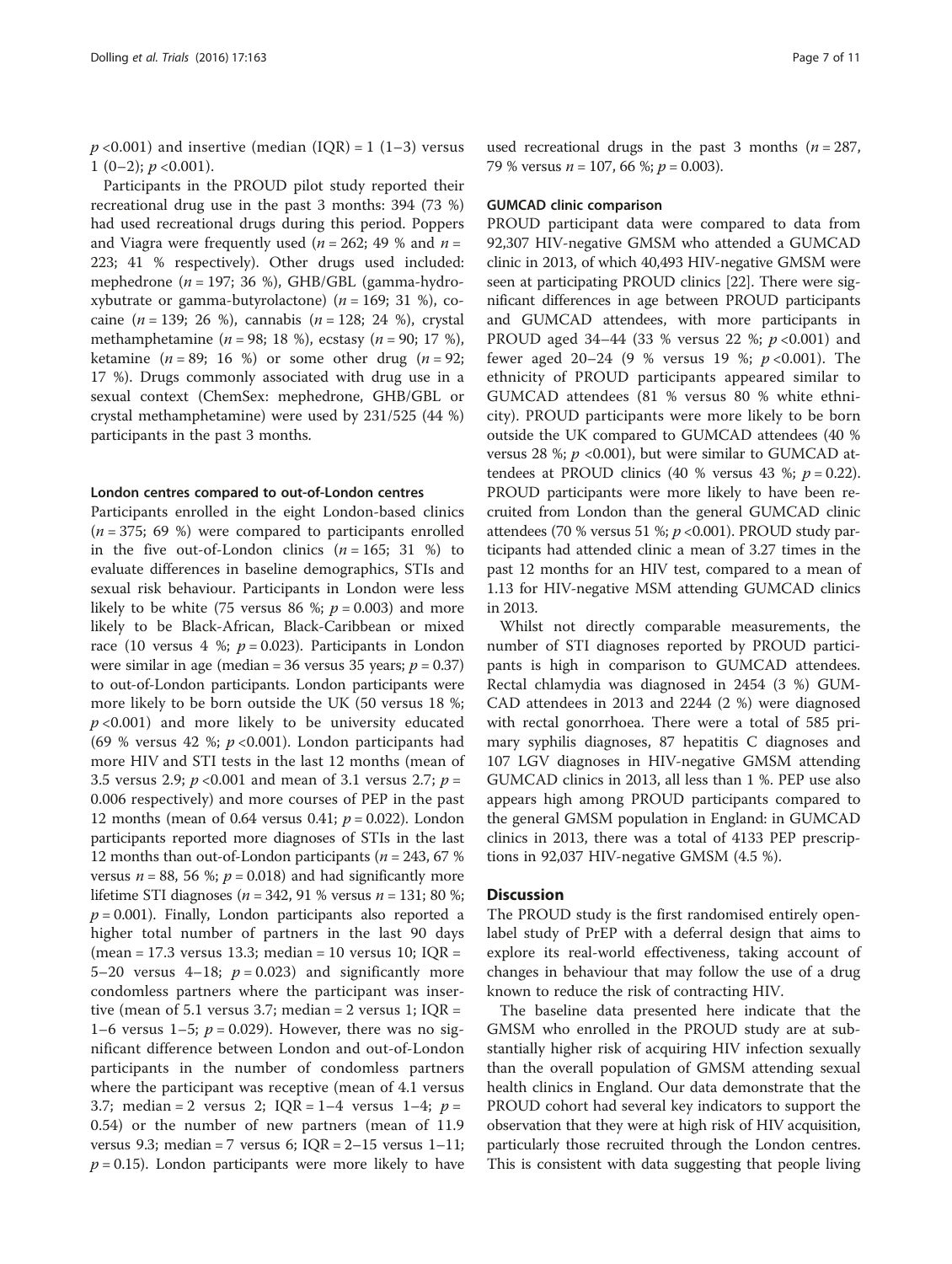in London tend to have poorer sexual health outcomes [[23](#page-9-0), [24](#page-10-0)], are a population with higher rates of partner change and higher use of ChemSex drugs [[25\]](#page-10-0). These indicators could inform discussions with potential PrEP users in the UK. Further analysis is required to establish whether these indicators are predictive of HIV infection among the participants who seroconverted during the study.

There is a striking excess of reported STIs in the 12 months preceding baseline in the PROUD cohort compared to the number of infections diagnosed in the general HIV-negative GMSM population attending clinics in 2013. This difference is not directly comparable, due to participants' 12-month history of STIs not all occurring in 2013, and because diagnosed STIs are per clinic whilst reported STIs may span several clinics that a participant visits. Nonetheless, this difference suggests that PROUD participants have particularly high rates of STIs. Of note, a high proportion of the PROUD cohort reported previous rectal infections. Rectal infections, particularly with gonorrhoea and chlamydia, have been associated with higher risk of HIV infection and it has been suggested that a diagnosis of rectal STIs may be used as one of a number of criteria for actively recommending PrEP to GMSM clinic attendees [[26](#page-10-0)]. Despite this excess of STIs at baseline, only 22 % of participants considered themselves to be at high or very high risk of HIV in general when they last had anal sex without using a condom. This highlights a limitation of this question as perceived HIV risk at the last anal sex act without a condom will vary by partner and may differ from a participant's overall perceived risk of acquiring HIV.

Participants also reported high numbers of sexual partners, particularly condomless sex partners. The PROUD cohort reported a higher median number of partners in the preceding 90 days, compared to that reported elsewhere. For example, PROUD participants reported 10 partners versus 5 in the European EMIS survey of MSM [[27\]](#page-10-0) and versus 3 in the US National Behavioural Surveillance system survey [[28\]](#page-10-0). In the Pre-exposure Prophylaxis Initiative (iPrEx) study, eligible GMSM reported an average of 7 sexual partners in the past 3 months at baseline and an average of 18 sexual partners in the past 12 months [[2\]](#page-9-0). The median number of condomless sex partners reported in PROUD appears high in relation to European and US surveys. In EMIS, 58 % of GMSM reported at least one instance of condomless anal sex in the past 12 months [[27\]](#page-10-0). In a US survey, white and black GMSM reported a median of two condomless anal sex partners in the past 12 months [[29\]](#page-10-0). Further work should compare the distribution of the number of partners since the median is of limited value.

There is concern about the role of recreational drugs in facilitating condomless anal sex, leading to an increased

number of partners and the possibility of rectal trauma after protracted periods of sexual activity. A survey of ChemSex (sex under the influence of drugs) in south London found that a third of men reported difficulty in negotiating safe sex whilst under the influence of drugs [[25](#page-10-0)]. Although PROUD participants were not asked specifically about ChemSex, their use of recreational drugs in the past 3 months, particularly drugs associated with ChemSex such as mephedrone, crystal methamphetamine and GHB/GBL, was much higher than previously reported in national Internet surveys of GMSM [[30](#page-10-0)] and the general population in England and Wales [[31\]](#page-10-0).

The study population reported an eight-fold higher use of PEP for sexual exposure in the past year when compared to the national surveillance data, with 13 % using it more than once. The costs associated with PEP are substantial and include drug costs and frequent clinic visits. Cost-effectiveness analyses need to be conducted to determine if a PrEP programme could reduce costs compared to PEP in a population with this level of PEP usage.

PROUD participants used several other risk reduction strategies such as condoms, serosorting and seropositioning. However, despite active risk management, including using strategic positioning, three participants had a reactive HIV antigen-antibody test at baseline, despite a non-reactive antibody point-of-care test. These recently acquired infections underscore the failure of existing risk reduction strategies to prevent infection. This is not surprising as the range of risk reduction strategies employed prior to enrolment were selective, either selective condom use or selection of partner and type of sex to have without a condom. Follow-up data from PROUD will provide an opportunity to assess how men fit PrEP into their existing strategies.

Previous cost-effectiveness studies for PrEP suggested that with current drug costs a daily PrEP programme will only be of cost-benefit if provided to the population most at risk of HIV [[32](#page-10-0)–[35](#page-10-0)]. Data from PROUD will inform decisions about commissioning of PrEP in England [[36\]](#page-10-0) and UK cost-effectiveness analyses [[37, 38](#page-10-0)]; these concluded that daily PrEP, in a medium-sized PrEP rollout of 5000 GMSM, would only become cost-effective if current drug prices are substantially reduced. The baseline data suggest that it is feasible to deliver an effective PrEP programme through the sexual health clinic network. PROUD was a pilot study with very limited resources and recruitment depended not only on clinical providers identifying GMSM who would benefit from PrEP, but also GMSM recognising their need for additional options and informing others in their social and sexual networks.

There are some limitations to this analysis. Although data were available for the majority of participants at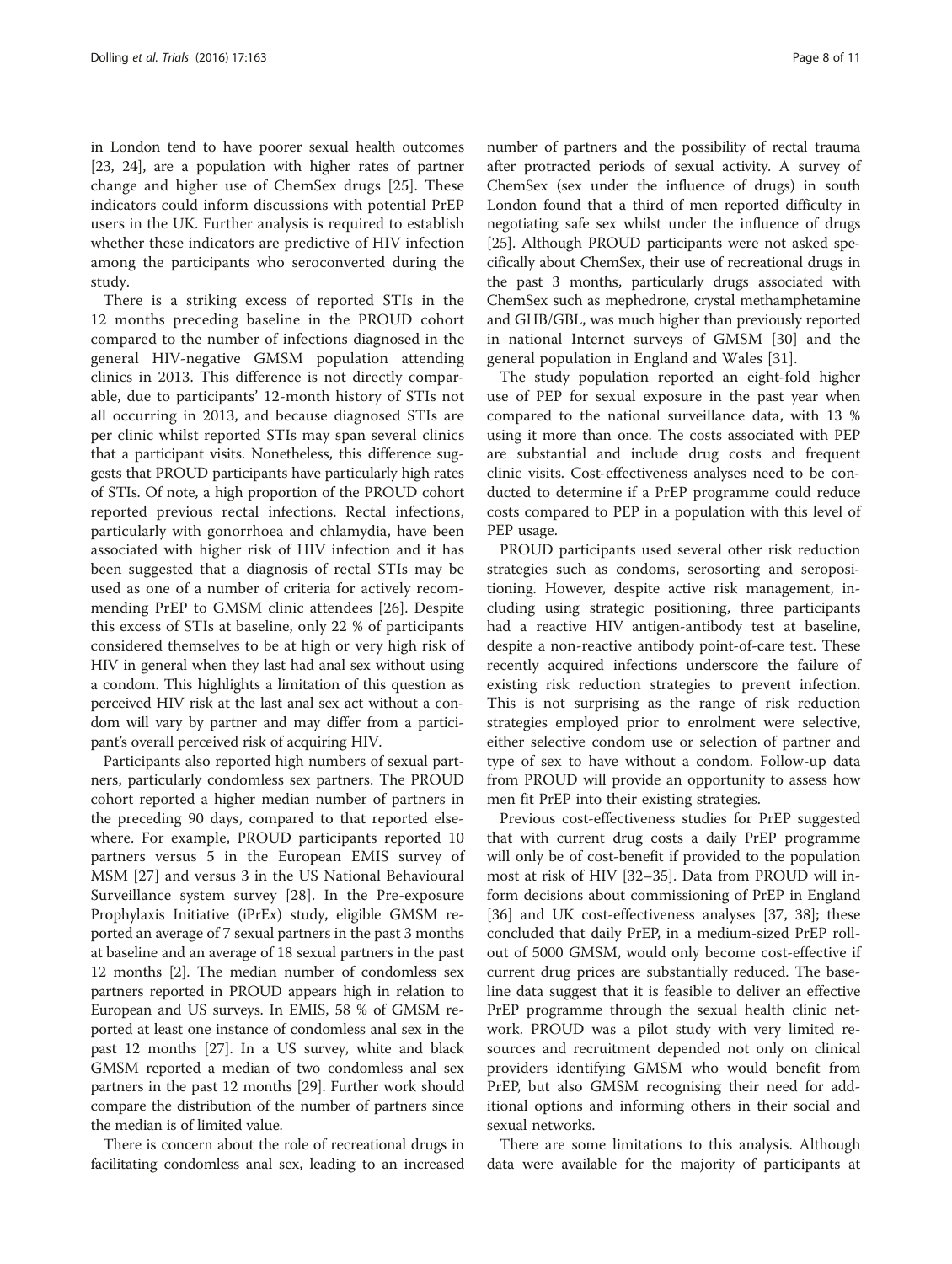<span id="page-8-0"></span>baseline, a small proportion of baseline data were missing. Efforts were made to contact all of these participants to collect basic demographic data. However, we did not retrospectively collect behavioural data as this would have been subject to recall bias. Recall bias may also explain the difference in 90-day versus 30-day risk assessment findings, with the suggestion that 90-day risk assessment may underestimate more recent risk.

The PROUD population were highly educated; they were older and more likely to have been born outside the UK compared to the general GMSM population attending GUM clinics in England, although were as equally likely to have been born outside the UK as attendees from the sexual health clinics in which they were recruited. The PROUD population has a similar median age to the age of first diagnosis among GMSM in England, which was 34 years in 2012 [\[39\]](#page-10-0). Due to the time lag between infection and diagnosis, this suggests that GMSM accessing PrEP in PROUD are also older than the age of the general GMSM population who seroconvert.

Black, Asian and minority ethnic (BAME) GMSM populations were similarly represented in the PROUD cohort compared to the population attending the same GUM clinics in England but had higher representation than the general GMSM population in England. Data from the US, UK and Canada suggest that this ethnic group is at highest risk of acquiring HIV and would benefit from PrEP. This needs to be explored further in the UK context where there are fewer disparities in access to health care [\[40](#page-10-0)] but where differences in the use of services remain [[41\]](#page-10-0).

PrEP was only offered in the PROUD study in major urban centres, and may not have been accessible to those living in more rural areas and in some parts of the country where there were no PROUD centres. In addition, the process of informed consent, randomisation to wait a year, and participation in a study, in general, could have deterred many eligible GMSM from enrolling. This could have contributed to the initial delay in recruitment to the study and forthcoming quantitative and qualitative work will describe the acceptability of the study in more detail. There were also unanticipated delays getting all 13 recruitment centres operational. Nonetheless, the rate of recruitment increased over time as information about the trial spread via word of mouth and the eventual population recruited were at high risk of HIV, so benefited greatly from the offer of PrEP.

Participants who enrolled in the PROUD study knew that PrEP had proven biological efficacy and these results demonstrate that the population interested in PrEP are likely to be highly self-selective for those at high risk of HIV acquisition. We expect similar effectiveness in populations with a lower risk of sexually acquiring HIV if there are similar levels of adherence, although our

findings suggest that populations at low risk of HIV or with low rates of STIs may be less interested in the offer of PrEP if it becomes accessible as part of the NHS. Nonetheless, there were some participants in PROUD who had never reported an STI during their lifetime and further research is ongoing examining any changes in sexual risk behavior and STI diagnosis in this group.

### Conclusion

Baseline data from the PROUD pilot study suggest that it attracted a population of GMSM at high risk of HIV, reflected in high rates of STIs and higher risk sexual behaviours. These findings contribute to explaining the extraordinary HIV incidence rate during follow-up. Despite broad eligibility criteria, the population interested in PrEP were highly selective and substantially benefited from access to PrEP.

# Additional files

[Additional file 1:](dx.doi.org/10.1186/s13063-016-1286-4) Baseline Sexual Behaviour Questionnaire. (DOC 155 kb) [Additional file 2:](dx.doi.org/10.1186/s13063-016-1286-4) Adherence and Sexual Behaviour Questionnaire. (DOC 95 kb)

#### Abbreviations

ASTRA: Antiretrovirals, Sexual Transmission Risk and Attitudes; BAME: Black, Asian and minority ethnic; ChemSex: the use of crystal methamphetamine, GHB/GBL or mephedrone either immediately before, or during sex; FTC: emtricitabine; GBL: gamma-butyrolactone; GHB: gamma-hydroxybutrate; GMSM: gay and other men who have sex with men; GUM: genitourinary medicine; GUMCAD: genitourinary medicine clinic activity database; HIV: human immunodeficiency virus; iPrEx: Pre-exposure Prophylaxis Initiative; IQR: interquartile range; LGV: lymphogranuloma venereum; MCA: multiple correspondence analysis; PEP: post-exposure prophylaxis; PrEP: pre-exposure prophylaxis; STI: sexually transmitted infection; TDF: tenofovir; UK: United Kingdom; US: United States.

#### Competing interests

The PROUD study was provided drug free of charge by Gilead Sciences plc which also distributed it to participating clinics and provided funds for additional diagnostics which included the pharmacokinetic sub-study.

#### Authors' contributions

SM led the study. DID, MD, MG, DTD, ONG, AN and SM conceived and designed the study. AM, RG, AC, MF, GS, AS, NM, IR, MP, JS, JF, JB, MB, CB, CL, ST, DW, SA and SM recruited patients and collected data. DID and MD led on writing this paper and DID conducted the analyses. All authors read and approved the final manuscript.

#### Acknowledgements

Barts: Vanessa Apea, Drew Clark, Paul Davis, James Hand, Machel Hunt, Rebecca Neale, Jackie O'Connell, Margaret Portman, Liat Sarner, John Saunders, Louise Terry, Angelina Twumasi, Salina Tsui, Dayan Vijeratnam, Ryan Whyte, Andy Williams

Birmingham: Sian Gately, Gerry Gilleran, Jill Lyons, Chris McCormack, Katy Moore, Cathy Stretton, Stephen Taylor, David White

Brighton: Alex Acheampong, Michael Bramley, Marion Campbell, Ruby Chowdhry, Amanda Clarke, Stewart Eastwood, Babs Fennell, Martin Fisher, Wendy Hadley, Kerry Hobbs, Sarah Kirk, Nicky Perry, Charlotte Rawlinson, Celia Richardson, Claire Richardson, Mark Roche, Emma Simpkin, Simon Shaw, Elisa Souto, Julia Williams, Elaney Youssef

Chelsea and Westminster: Simone Antonucci, Tristan Barber, Cindy Eliot, Serge Fedele, Chris Higgs, Kathryn McCormick, Sheena McCormack, Alan McOwan,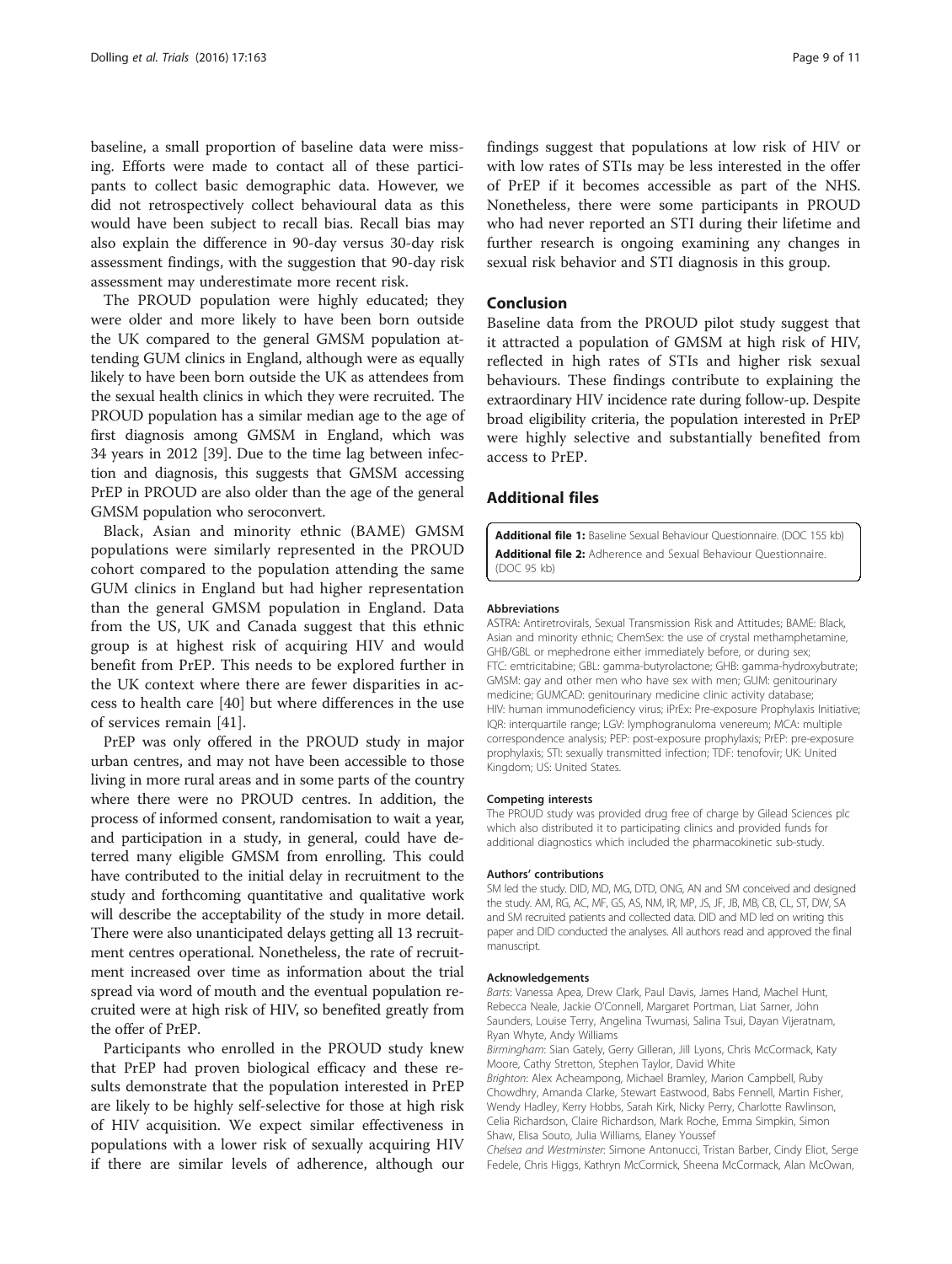<span id="page-9-0"></span>Alexandra Meijer, Sam Pepper, Jane Rowlands, Gurmit Singh, Alfredo Soler-Carracedo, Sonali Sonecha, Ann Sullivan, David Taylor, Lervina Thomas Gilead Sciences: Rich Clarke, Jim Rooney

Homerton: Frederick Attakora, Marina Bourke, Richard Castles, Rebecca Clark, Anke De-Masi, Veronica Espa, Rumbidzai Hungwe, Martin Lincoln, Sifiso Mguni, Rhianon Nevin-Dolan, Iain Reeves

King's: Hannah Alexander, Jake Bayley, Michael Brady, Lucy Campbell, Sophie Candfield, Shema Doshi, Olivia Liddle, Larissa Mulka, Priyanka Saigal, James Stevenson

Manchester: James Boateng, Brynn Chappell, Susanna Currie, Carolyn Davies, Dornubari Lebari, Matthew Phillips, Gabriel Schembri, Lisa Southon, Sarah Thorpe, Anna Vas, Chris Ward, Claire Warren, Stephanie Yau

Mortimer Market: Alejandro Arenas-Pinto, Asma Ashraf, Matthew Bolton, Richard Gilson, Lewis Haddow, Sara McNamara, Ana Milinkovic, June Minton, Dianne Morris, Clare Oakland, Steve O'Farrell, Pierre Pellegrino, Sarah Pett, Nina Vora, Carmel Young, Taris Zarko-Flynn

MRC CTU at UCL: Sarah Banbury, Elizabeth Brodnicki, Christina Chung, David Dolling, David Dunn, Keith Fairbrother, Mitzy Gafos, Sajad Khan, Shabana Khan, Sheena McCormack, Brendan Mauger, Yinka Sowunmi, Susan Spencer, Ellen White, Gemma Wood

Public Health England: Monica Desai, Sarika Desai, Nigel Field, Noel Gill, Kate Hyland, Anthony Nardone, Parnam Seyan

Sheffield: Anthony Bains, Gill Bell, Christine Bowman, Terry Cox, Claire Dewsnap, Charlie Hughes, Hannah Loftus, Naomi Sutton, Debbie Talbot, Vince Tucker Social Science Team: Gill Bell, Caroline Rae, Michael Rayment, Will Nutland, Sonali Wayal

St Marys: Wilbert Ayap, Ling Jun Chen, Adam Croucher, Sarah Fidler, Kristin Kuldanek, Ken Legg, Agathe Leon, Nicola Mackie, Nadia Naous, Killian Quinn, Severine Rey, Judith Zhou

St Thomas': Margaret-Anne Bevan, Julie Fox, Nina Francia, Eleanor Hamlyn, Lisa Hurley, Helen Iveson, Isabelle Jendrulek, Tammy Murray, Alice Sharp, Andrew Skingsley, Chi Kai Tam, Al Teague, Caroline Thomas, Juan-Manuel Tiraboschi

York: Christine Brewer, Richard Evans, Jan Gravely, Charles Lacey, Gary Lamont, Fabiola Martin, Georgina Morris, Sarah Russell-Sharpe, John Wightman The PROUD Study Group

#### Funding

The study was supported by ad hoc funding from the MRC Clinical Trials Unit at University College London and an innovations grant from Public Health England, and most clinics received support through the UK National Institute of Health Research Clinical Research Network. Gilead Sciences provided Truvada, distributed drug to clinics, and awarded a grant for the additional diagnostic tests including drug concentrations in plasma.

#### Author details

<sup>1</sup>MRC Clinical Trials Unit at UCL, Aviation House, 125 Kingsway, London WC2B 6NH, UK. <sup>2</sup>HIV/STI Department, Public Health England, London, UK.<br><sup>3</sup>Cholsea and Westminster Hespital NHS Equadation Trust London, UK. <sup>4-</sup> Chelsea and Westminster Hospital NHS Foundation Trust, London, UK. <sup>4</sup>The Mortimer Market Centre, Central and Northwest London NHS Foundation Trust, London, UK. <sup>5</sup>Claude Nichol Centre, Royal Surrey Sussex County Hospital, Brighton, UK. <sup>6</sup>Manchester Centre for Sexual Health, Central Manchester University Hospitals NHS Foundation Trust, Manchester, UK. <sup>7</sup>St Mary's Hospital, Imperial College NHS Foundation Trust, London, UK. Homerton University Hospital NHS Foundation Trust, London, UK. <sup>9</sup>Ambrose King Centre, Barts Health NHS Trust, London, UK. <sup>10</sup>Guy's and St Thomas' NHS Foundation Trust, London, UK. <sup>11</sup>King's College Hospital NHS Foundation Trust, London, UK. <sup>12</sup>Sheffield Teaching Hospitals NHS Foundation Trust, Sheffield, UK. 13York Hospitals NHS Foundation Trust, York, UK.<sup>14</sup>Heart of England NHS Foundation Trust, Birmingham, UK.

#### Received: 28 April 2015 Accepted: 14 March 2016 Published online: 24 March 2016

#### References

- Holmes D. FDA paves the way for pre-exposure HIV prophylaxis. Lancet. 2012;380(9839):325.
- Grant RM, Lama JR, Anderson PL, McMahan V, Liu AY, Vargas L, et al. Preexposure chemoprophylaxis for HIV prevention in men who have sex with men. N Engl J Med. 2010;363(27):2587–99. doi:[10.1056/NEJMoa1011205](http://dx.doi.org/10.1056/NEJMoa1011205).
- 3. Baeten JM, Donnell D, Ndase P, Mugo NR, Campbell JD, Wangisi J, et al. Antiretroviral prophylaxis for HIV prevention in heterosexual men and women. N Engl J Med. 2012;367(5):399–410. doi:[10.1056/NEJMoa1108524.](http://dx.doi.org/10.1056/NEJMoa1108524)
- 4. Thigpen MC, Kebaabetswe PM, Paxton LA, Smith DK, Rose CE, Segolodi TM, et al. Antiretroviral preexposure prophylaxis for heterosexual HIV transmission in Botswana. N Engl J Med. 2012;367(5):423–34. doi:[10.1056/NEJMoa1110711](http://dx.doi.org/10.1056/NEJMoa1110711).
- 5. Yin ZBA, Hughes G, Nardone A, Gill ON, Delpech VC and contributors. HIV in the United Kingdom 2014 Report: data to end 2013. In: Public Health England. London: PHE publications; 2014
- Desai M, Desai S, Nardone A, McCormack S, Gill ON. Estimating the impact of a PrEP programme in England for MSM. London: IAPAC: controlling the HIV epidemic with antiretorivirals; 2014.
- 7. Gomez GB, Borquez A, Case KK, Wheelock A, Vassall A, Hankins C. The cost and impact of scaling up pre-exposure prophylaxis for HIV prevention: a systematic review of cost-effectiveness modelling studies. PLoS Med. 2013; 10(3):e1001401. doi:[10.1371/journal.pmed.1001401.](http://dx.doi.org/10.1371/journal.pmed.1001401)
- Desai M, Gafos M, Dolling D, McCormack S, Nardone A, PROUD study. Healthcare providers' knowledge of, attitudes to and practice of preexposure prophylaxis for HIV infection. HIV Med. 2016;17(2):133–42. [http://](http://dx.doi.org/10.1111/hiv.12285) [dx.doi.org/10.1111/hiv.12285](http://dx.doi.org/10.1111/hiv.12285).
- 9. van der Straten A, Van Damme L, Haberer JE, Bangsberg DR. Unraveling the divergent results of pre-exposure prophylaxis trials for HIV prevention. AIDS. 2012;26(7):F13–9. doi[:10.1097/QAD.0b013e3283522272](http://dx.doi.org/10.1097/QAD.0b013e3283522272).
- 10. Golub SA, Kowalczyk W, Weinberger CL, Parsons JT. Preexposure prophylaxis and predicted condom use among high-risk men who have sex with men. J Acquir Immune Defic Syndr. 2010;54(5):548–55. doi[:10.1097/QAI.](http://dx.doi.org/10.1097/QAI.0b013e3181e19a54) [0b013e3181e19a54.](http://dx.doi.org/10.1097/QAI.0b013e3181e19a54)
- 11. Hurt CB, Eron Jr JJ, Cohen MS. Pre-exposure prophylaxis and antiretroviral resistance: HIV prevention at a cost? Clin Infect Dis. 2011;53(12):1265–70. doi[:10.1093/cid/cir684.](http://dx.doi.org/10.1093/cid/cir684)
- 12. Horberg M, Raymond B. Financial policy issues for HIV pre-exposure prophylaxis: cost and access to insurance. Am J Prev Med. 2013;44 1 Suppl 2:S125–8. doi[:10.1016/j.amepre.2012.09.039](http://dx.doi.org/10.1016/j.amepre.2012.09.039).
- 13. Foreman C, Gazzard B, Johnson M, Sharott P, Collins S. Maintaining cost-effective access to antiretroviral drug therapy through a collaborative approach to drug procurement, consensus treatment guidelines and regular audit: the experience of London HIV commissioners and providers. Sex Transm Infect. 2012;88(2):112–5. doi:[10.1136/sextrans-](http://dx.doi.org/10.1136/sextrans-2011-050438)[2011-050438](http://dx.doi.org/10.1136/sextrans-2011-050438).
- 14. McCormack S, Dunn DT, Desai M, Dolling DI, Gafos M, Gilson R, et al. Pre-exposure prophylaxis to prevent the acquisition of HIV-1 infection (PROUD): effectiveness results from the pilot phase of a pragmatic openlabel randomised trial. Lancet. 2015. doi:10.1016/s0140-6736(15)00056-2
- 15. Kroenke K, Spitzer RL, Williams JBW. The PHQ-9. J Gen Intern Med. 2001; 16(9):606–13. doi[:10.1046/j.1525-1497.2001.016009606.x](http://dx.doi.org/10.1046/j.1525-1497.2001.016009606.x).
- 16. Genitourinary medicine clinic activity dataset (GUMCADv2) [database on the Internet]. 2013. Available from: [https://www.gov.uk/genitourinary-medicine](https://www.gov.uk/genitourinary-medicine-clinic-activity-dataset-gumcadv2)[clinic-activity-dataset-gumcadv2.](https://www.gov.uk/genitourinary-medicine-clinic-activity-dataset-gumcadv2) Accessed 22 March 2016.
- 17. StataCorp. Stata Statistical Software: Release 13. College Station, TX: StataCorp LP; 2013.
- 18. De Leeuw J, Mair P. Gifi Methods for Optimal Scaling in R: The Package homals. Journal of Statistical Software. 2009;31(4). doi[:10.18637/jss.v031.i04](http://dx.doi.org/10.18637/jss.v031.i04).
- 19. Dolling D, Desai M, Apea V, Mackie N, McOwan A, Youssef E, et al. Who accesses PrEP? An analysis of baseline data in the PROUD pilot. Liverpool: Third Joint Conference of BHIVA with BASHH; 2014.
- 20. Lampe F SA, Phillips A, Sherr L, Gilson R, Johnson M, Fisher M, Anderson J, Wilkins E, Broussard C, McDonnell J, Perry N, Scourse R, George V, Hart G, Johnson A, Collins S, Miners A, Elford J, Geretti A, Burman B, Rodger A, for the ASTRA Study. Depression and virological status among UK HIV outpatients: a multicentre study. British HIV Association conference 2012; 18–20 April 2012; 2012.
- 21. Martin A, Rief W, Klaiberg A, Braehler E. Validity of the Brief Patient Health Questionnaire Mood Scale (PHQ-9) in the general population. Gen Hosp Psychiatry. 2006;28(1):71–7. doi:[10.1016/j.genhosppsych.2005.07.003](http://dx.doi.org/10.1016/j.genhosppsych.2005.07.003).
- 22. Genitourinary Medicine Clinic Activity Dataset (GUMCAD). Demographic and STI data for HIV negative MSM attending PROUD clinics: Data sourced from the Genitourinary Medicines Clinic Activity Dataset (GUMCAD) v 2 submitted to Public Health England (PHE) 20132014.
- 23. Public Health England. STI data tables for England 2013. Table 5: all STI diagnoses and services by gender and sexual risk. 2009 to 2013. In: Public Health England. 2014